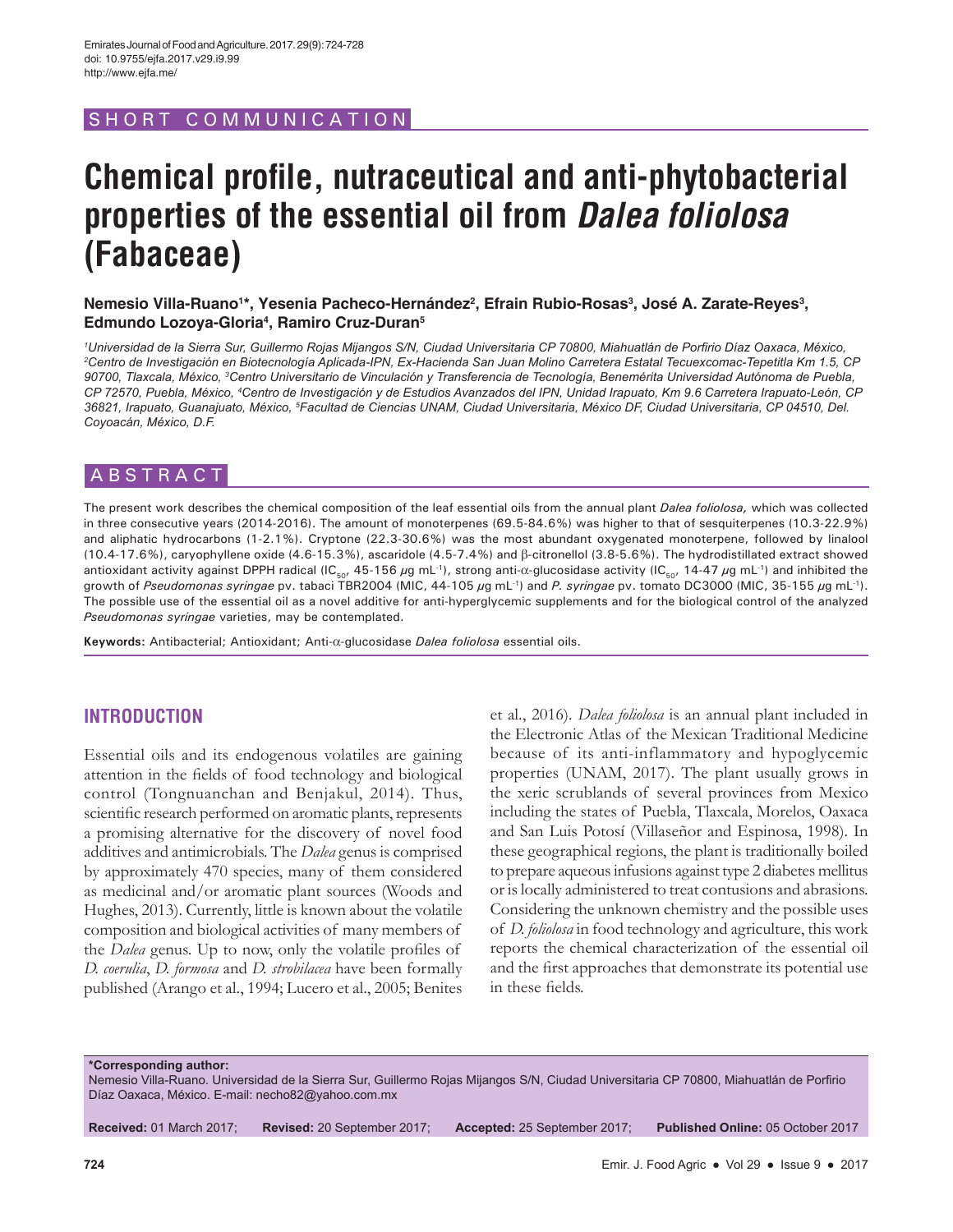# **MATERIALS AND METHODS**

#### **Plant material**

*Dalea foliolosa* (Aiton) Barrneby (Fabaceae) was collected in Miahuatlán de Porfírio Díaz, Oaxaca, México (16° 34.31' N, 0.96° 58.07' W, 1580 masl) during 2014-2016. The identity of the plant was certified at the Herbarium-FCME-UNAM-Mexico where a reference voucher 150042 was deposited.

### **Extraction of the essential oil from** *D. foliolosa*

Leaves of *D. foliolosa* were collected in February 2014, January 2015 and January 2016. The material was immediately dried at 30°C for 3 days in darkness. Dried leaves (300 g) from five different plant samples (five for each season, n=5) were extracted by hydrodistillation in a Clevenger type apparatus for 3 h in order to obtain five different essential oils. The hydro-distillation process was repeated several times using 30 g of dried material per 100 mL of distillated water to complete 300 g. The hydro-distillated extract was dissolved in *n*-hexane (J.T Baker). Posteriorly, the solvent was removed under  $N_2$  stream and traces of water were dried over anhydrous sodium sulfate. The essential oils were stored at 4 °C in amber glass vials until analyzed. The yields and density of the essential oils were determined as previously described by Villa-Ruano et al. (2015a).

The GC-MS and GC-FID analyses were performed on a Hewlett Packard 6890 II series with a HP-5 capillary column (30m x 0.25 mm, 0.25 µm of 5:95 phenyldimethylpolysiloxane). The mobile phase was helium at 1 mL min-1 flow rate. The run conditions were the same previously reported by Villa-Ruano et al. (2015b). The GC-MS data were additionally corroborated in a Varian CP3800 gas chromatograph equipped with a generic capillary column Factor Four VF-5 ms (30 m x 0.25 mm I.D, 25 µm of 5:95 phenyl-dimethylpolysiloxane plate) coupled to a Varian quadrupole 320MS model. The volatiles were identified by comparison of their mass spectra (70 eV) and retention indices with those available in the NIST 2.0 Standard Reference Database and with the literature (Adams, 2007). Some of those metabolites were additionally identified by the co-injection of authentic standards. The relative Kovats retention index (RRI) was obtained by running a standard mixture of *n*-alkanes ( $C_8$ - $C_{20}$ ,  $C_{21}$ - $C_{40}$ , Sigma-Aldrich Co.) under the same conditions. The quantification of the components was performed based on their GC-FID peak areas. The results were expressed as means (n=5) plus or minus standard deviation.

#### **Antioxidant and anti-**α**-glucosidase activities**

Both *in vitro* assessments were carried out using the DPPH radical and the α-glucosidase enzyme commercially available from Sigma-Aldrich Co. Dose response curves of 0.01-0.15 mg mL-1 were performed in quintuplicate for each essential oil previously emulsified in absolute ethanol following the procedures described by Villa-Ruano et al. (2015b). Ascorbic acid (Sigma-Aldrich Co.) and acarbose (Medi-Mart Labs®) were used as standards of reference for antioxidant and anti- α-glucosidase tests, respectively. The  $IC_{\rm so}$  was calculated for each essential oil by linear regression (GraphPad 6.05) and the results were expressed as means (n=5) plus or minus standard deviation ( $IC_{50} \pm SD$ ). The data were validated by an ANOVA-Tukey test  $(p<0.01)$ .

## **Antimicrobial activity**

The annual essential oils were tested for its antibacterial activity against the phytopathogenic *Pseudomonas syringae* pv. tabaci TBR2004 and *P. syringae* pv. tomato DC3000 by the broth microdilution method (Sarker et al., 2007) and using the same media and incubation times previously described by Villa-Ruano et al. (2015b). Dose-response curves of 0.005- 0.30 mg mL-1 were done in with the essential oils (previously emulsified in absolute ethanol) and Agrigent Plus® as a standard of reference. The incubations were performed with 5x10<sup>5</sup> cfu of each phytopathogenic bacteria in a 96-well plate in quintuplicate at a final volume of 0.3 mL. Changes in the colorimetric reactions were monitored at 545 nm using rezasurin (Sigma-Aldrich Co.) as indicator of cell viability (Sarker et al., 2007). The MIC value was considered as the first concentration able to avoid any absorbance change in the dose response curves. The data were expressed as means (n=5) plus or minus standard deviation (MIC±SD) and validated by an ANOVA-Tukey test  $(p<0.01)$ .

# **RESULTS AND DISCUSSION**

The yellow crystalline essential oil from *D. foliolosa* showed variable yields  $(2.5 \text{ to } 3.2\% \text{ w/w})$  during the time of study (five samples per year). These yields were higher than those reported for some *Eucalyptus* species and to those of *D. formosa* and *D. strobilacea* (Lucero et al., 2005; Elaissi et al., 2012; Benites et al., 2016). The number of replicates revealed the infra-specific variation of volatiles in *D. folioliosa* and the general changes in the chemical profile during the three consecutive years studied. The chemical composition of the studied essential oils revealed a dominance of monoterpenes over sesquiterpenes and aliphatic hydrocarbons (Table 1). Cryptone (22-30%) was the principal oxygenated monoterpene followed by linalool (10-17%), caryophyllene oxide  $(4-15%)$ , ascaridole  $(4-8%)$ and β-citronellol (3-7%). According to these results, the chemical profile of *D. foliolosa* was quite different to that of *D. coerulea, D. formosa* and *D. strobilacea* (Arango, 1994; Lucero et al., 2005; Benites et al., 2016). However, the total monoterpene content seems similar in these species. It is known that *Eucalyptus* plants biosynthesize high amounts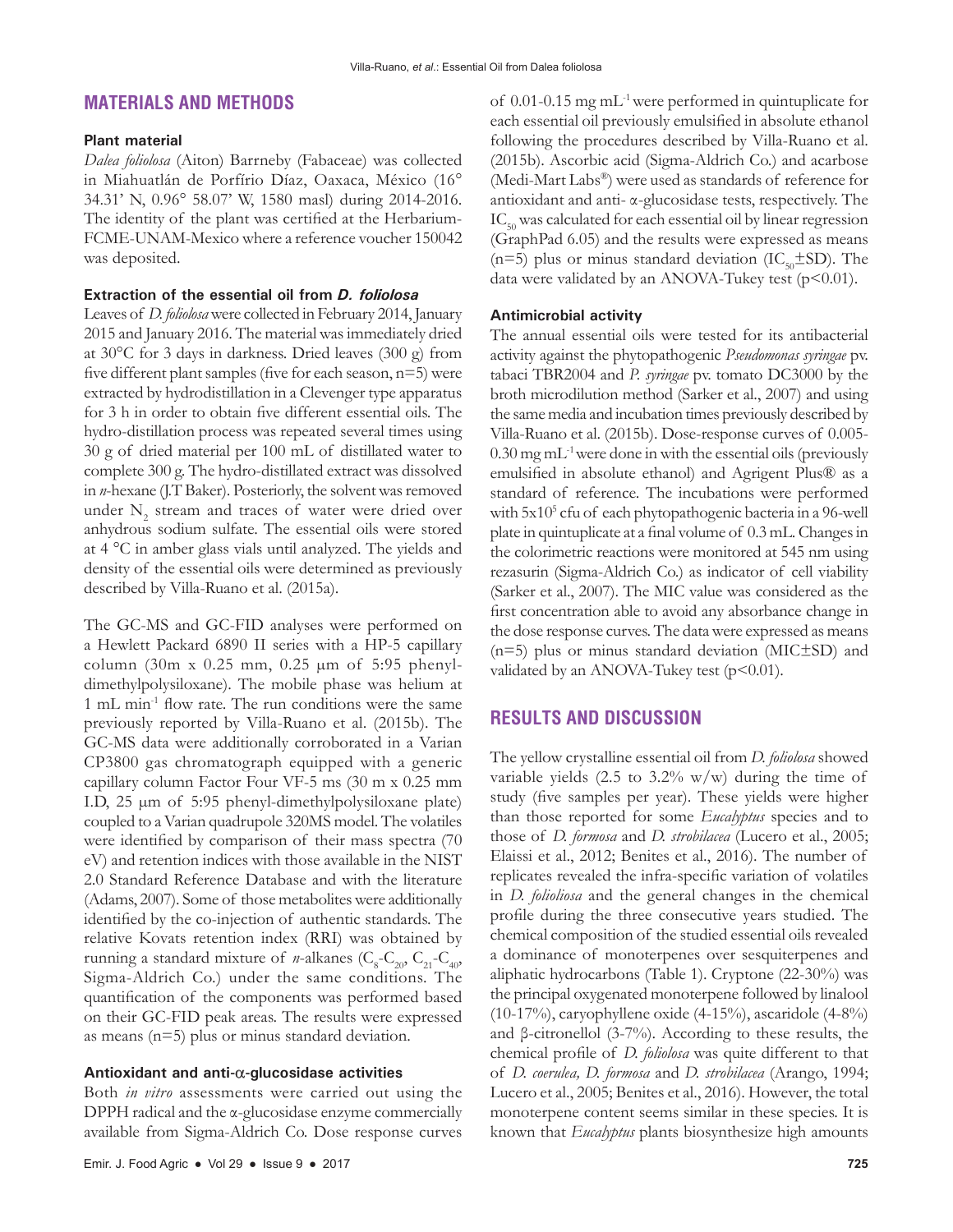| Table 1: Chemical composition of the essential oils from the leaves of D. foliolosa, the results are presented as the mean of five |  |  |
|------------------------------------------------------------------------------------------------------------------------------------|--|--|
| samples (n=5) plus or minus standard deviation                                                                                     |  |  |

| <b>Compound</b>        | <b>LRI</b> | <b>RRI</b> |                 | <b>Samples</b>  |                 | <b>Identification</b> |
|------------------------|------------|------------|-----------------|-----------------|-----------------|-----------------------|
|                        |            |            | 2014 (%)        | $2015$ (%)      | 2016 (%)        |                       |
| Nonane                 | 900        | 900        | $1.5 + 0.19$    |                 | $0.6 + 0.17$    | N, MS, A, S           |
| Sabinene               | 972        | 971        | $0.9 + 0.14$    |                 | $0.7 + 0.16$    | N, MS, A              |
| $\beta$ -Pinene        | 976        | 975        | $2.4 \pm 0.29$  | $3.5 \pm 0.42$  | $0.5 + 0.15$    | N, MS, A, S           |
| p-Cymene               | 1024       | 1025       | $1.9 + 0.27$    | $0.6 + 0.11$    | $0.8 + 0.12$    | N, MS, A              |
| Limonene               | 1033       | 1032       | $2.6 \pm 0.32$  | $2.9 + 0.41$    | $1.6 + 0.23$    | N, MS, A, S           |
| Eucalyptol             | 1037       | 1037       | $0.7 + 0.21$    | $0.7 + 0.14$    | $1.3 + 0.22$    | N, MS, A, S           |
| $\beta$ -Phellandrene  | 1030       | 1029       | $0.6 + 0.14$    | $1.9 + 0.17$    | $1.6 + 0.17$    | N, MS, A              |
| cis-Linalol oxide      | 1074       | 1074       | $7.3 \pm 0.56$  | $2.9 + 0.33$    | $4.8 \pm 0.24$  | N, MS, A              |
| Linalool               | 1098       | 1097       | $17.6 \pm 1.51$ | $14.8 \pm 0.99$ | $10.4 \pm 0.13$ | N, MS, A, S           |
| Verbenol               | 1139       | 1137       | $1.5 + 0.24$    |                 | $1.1 \pm 0.23$  | N, MS,                |
| Terpinen-4-ol          | 1182       | 1181       | $0.8 + 0.15$    |                 | $0.7 + 0.13$    | N, MS, A              |
| Cryptone               | 1186       | 1186       | $25.7 \pm 3.11$ | $22.3 \pm 1.83$ | $30.6 \pm 2.42$ | N, MS, A              |
| $\alpha$ -Terpineol    | 1189       | 1187       | $0.7 + 0.13$    |                 | $0.5 + 0.12$    | N, MS A               |
| cis-Piperitol          | 1204       | 1203       | $\overline{a}$  | $4.6 \pm 0.50$  | $0.9 + 0.17$    | N, MS, A              |
| $\beta$ -Citronellol   | 1224       | 1223       | $5.6 + 0.84$    | $7.9 + 0.85$    | $3.8 + 0.53$    | N, MS, A              |
| m-Cumenol              | 1225       | 1224       | $1.5 + 0.18$    |                 | $0.8 + 0.10$    | N, MS, A              |
| Cumin aldehyde         | 1235       | 1234       |                 | $0.6 + 0.16$    | $0.5 + 0.16$    | N, MS, A              |
| Ascaridole             | 1236       | 1237       | $7.4 \pm 0.93$  | $8.9 + 0.67$    | $4.5 \pm 0.43$  | N, MS, A              |
| Piperitone             | 1258       | 1257       | $0.6 + 0.10$    | $2.6 \pm 0.29$  | $0.5 + 0.11$    | N, MS, A              |
| Geranial               | 1269       | 1269       | $6.8 + 0.86$    | $3.5 \pm 0.41$  | $3.4 \pm 0.43$  | N, MS, A              |
| Borneol, acetate       | 1289       | 1289       | $\overline{a}$  | $0.7 + 0.21$    | $0.5 + 0.19$    | N, MS, A              |
| Copaene                | 1375       | 1374       |                 | $1.5 + 0.18$    | $0.9 + 0.19$    | N, MS, A              |
| β-Bourbonene           | 1384       | 1383       |                 | $0.8 + 0.17$    | $1.4 + 0.20$    | N, MS, A              |
| Tetradecane            | 1400       | 1401       | $0.6 + 0.12$    |                 | $0.4 \pm 0.14$  | N, MS, A              |
| Aromadendrene          | 1431       | 1433       |                 | $2.3 \pm 0.12$  | $1.5 + 0.21$    | N, MS, A              |
| Ledol                  | 1564       | 1566       |                 | $0.9 + 0.14$    | $0.6 + 0.14$    | N, MS, A              |
| Spathulenol            | 1576       | 1576       |                 | $0.8 + 0.10$    | $0.7 + 0.19$    | N, MS, A              |
| Caryophyllene oxide    | 1581       | 1582       | $4.6 \pm 0.51$  | $9.3 + 0.13$    | $15.3 \pm 0.54$ | N, MS, S, A           |
| $\alpha$ -Cadinol      | 1653       | 1652       | $5.7 + 0.9$     | $1.4 + 0.21$    | $2.5 \pm 0.29$  | N, MS, A              |
| Monoterpenes           |            |            | $84.6 \pm 5.6$  | 78.4±4.6        | $69.5 + 3.4$    |                       |
| Sesquiterpenes         |            |            | $10.3 \pm 1.4$  | $17.1 \pm 1.9$  | $22.9 \pm 1.7$  |                       |
| Aliphatic hydrocarbons |            |            | $2.1 \pm 0.9$   | $\overline{0}$  | 1 ± 0.12        |                       |
| Total                  |            |            | $97.0 + 4.9$    | $95.4 \pm 5.8$  | $93.4 \pm 7.4$  |                       |

LRI, retention index for HP-5 column reported in the library of NIST 2.0 Standard reference database (N) and in accordance with Adams 2007 (A), RRI: Relative retention index for the same column or generic columns under experimental conditions, compounds identified by their mass spectra (MS) and additionally by co-injection of authentic standards (S). (-), undetected

of cryptone (Elaissi et al., 2012). Interestingly, the cryptone content of the essential oils from *D. foliolosa* was more abundant than that reported for eight *Eucalyptus* species (Elaissi et al., 2012). Other remarkable finding of this work was the detection of high amounts of ascaridole. The abundance of this volatile was analogous to that described for the essential oils of *Chenopodium quinoa* and *Chenopodium betrays*, plants that accumulate high endogenous levels of the anthelmintic monoterpene (Dembitsky et al., 2008). The levels of cryptone were higher in the essential oils of 2016, but, the amounts of linalool and caryophyllene oxide decreased and increased, respectively. The levels of ascaridole were similar in 2014 and 2015 with a decrease in 2016. The modifications in the endogenous levels of these volatiles could be associated to the interaction of the wild *D. foliolosa* plants with variable biotic and abiotic factors.

All the assayed essential oils showed an inhibitory activity against the DPPH radical and α-glucosidase enzyme (Table 2). Interestingly, the antioxidant and anti-αglucosidase activities were maintained during the studied years. According to the  $IC_{50}$  values, the hydrodistillated extract from 2016 inhibited both systems more effectively than the rest ( $p<0.01$ ). Despite the standards of reference were more effective than the essential oils samples, these preparations could be alternatively used as natural antioxidant and/or anti-α-glucosidase agents. Therefore, its possible use as food additive should be considered. The observed biological activities may be correlated with the levels of cryptone and caryophyllene oxide in the essential oils from 2016. Further experiments with these compounds are required to evaluate its involvement in the anti-αglucosidase effect. The antioxidant and anti-α-glucosidase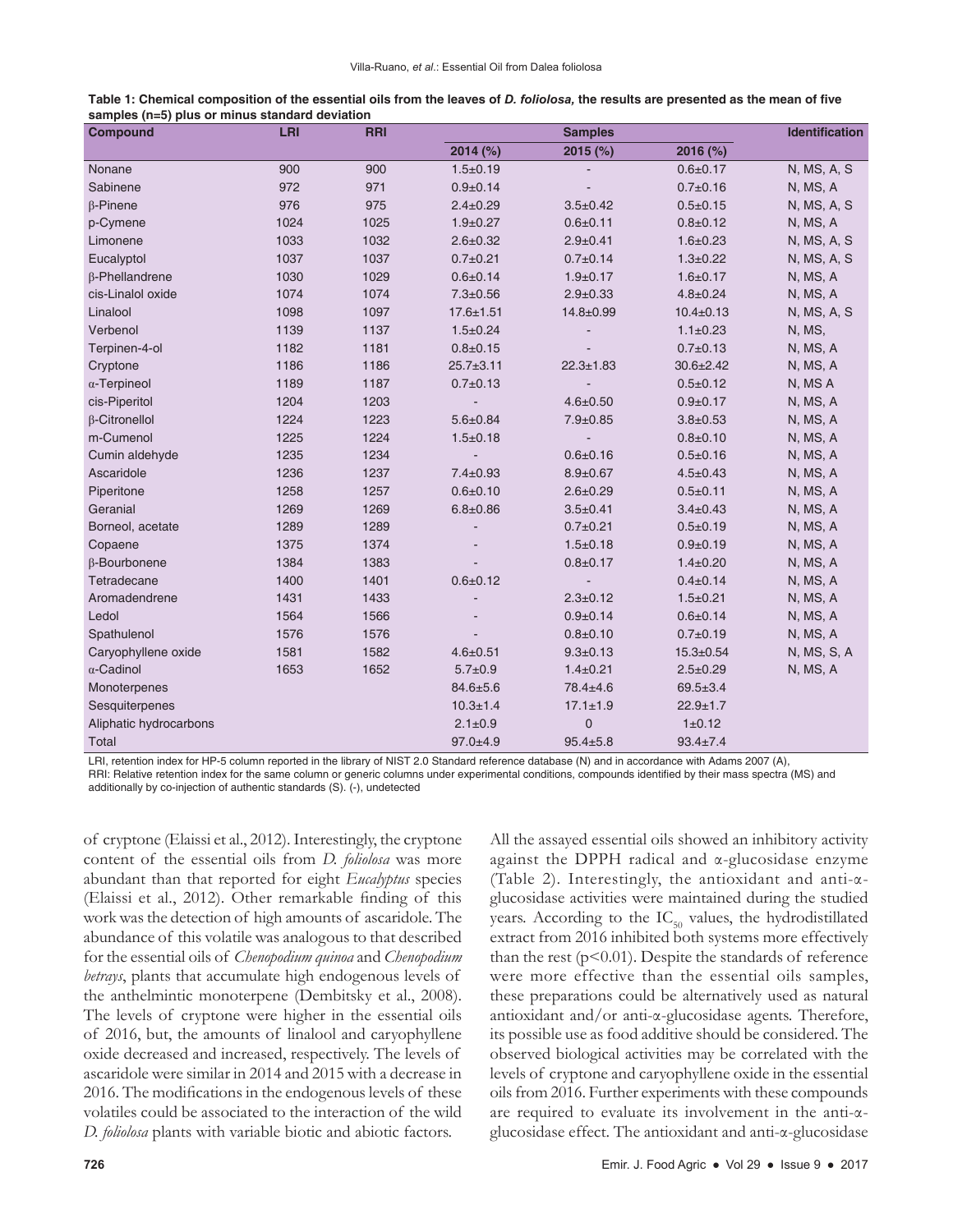| Table 2: Antioxidant and anti-a-glucosidase activities of the essential oils from Dalea foliolosa, the results are presented as the |
|-------------------------------------------------------------------------------------------------------------------------------------|
| mean of five essential oil assayed $(n=5)$ plus or minus standard deviation                                                         |

| <b>Activity</b>              | <b>Samples</b>              |                           |                      | ** Standard    |
|------------------------------|-----------------------------|---------------------------|----------------------|----------------|
|                              | 2014                        | 2015                      | 2016                 |                |
| *Antioxidant                 | $156.3 \pm 12.9^{\text{a}}$ | $127.8 \pm 15.6^{\circ}$  | $45.7 + 2.6^{\circ}$ | $2.5 \pm 0.03$ |
| *Anti- $\alpha$ -glucosidase | $133.6 + 2.3^a$             | $47.2 + 5.2$ <sup>b</sup> | $14.4 \pm 1.4$ °     | $1.4 \pm 0.05$ |

\* IC<sub>so</sub> values are expressed in µg mL<sup>-1</sup>, \*\*the standards of reference were ascorbic acid for antioxidant activity and acarbose for anti-α-glucosidase activity,<br><sup>abc</sup>values with diverse letter indicate statistically sign

properties were more potent than those recently reported for the essential oil from *Clinopodium macrostemum* (Villa-Ruano et al., 2015b). Additionally, the essential oils from *D. foliolosa* contained several volatiles coincidently found in the essential oil from *Laurus nobilis*. This essential oil was already tested for their antioxidant activity, but also for their effects on α-glucosidase (Basak and Candan, 2013). The *in vitro* anti-α-glucosidase activity reported in the present study partially supports the traditional use of the plant for the treatment of type 2 diabetes mellitus. Nevertheless, further *in vivo* assays with murine models are required to endorse the anti-hyperglycemic property of *D. foliolosa*.

The annual essential oils exhibited a strong antibacterial activity against *Pseudomonas syringae* pv. tabaci TBR2004 and *P. syringae* pv. tomato DC3000 (Table 3). Despite the significant differences among the MIC values  $(p<0.01)$ , the antibacterial activity was maintained during the time of study. These assayed species are associated to the black spot disease of agronomic crops such as potato, tobacco, tomato and bean. Therefore, the present study could be considered as a preamble for subsequent *in vivo* trials using diseased plants. *P. syringae* pv. tabaci TBR2004 was more sensitive to the essential oils containing high levels of cryptone and caryophyllene oxide, whereas *P. syringae* pv. tomato DC3000 was affected by the essential oils containing high amounts of cryptone and linalool. Interestingly, the chemistry of the studied essential oils revealed other volatiles with cytotoxic activity on *Pseudomonas* species (Vasinauskiene et al., 2006). Therefore, the synergistic activity of the volatiles dissolved in the tested essential oils cannot be discarded. Remarkably, the growth inhibitory properties of the essential oils from *D. foliolosa* were more effective than those previously reported for oils with similar activity on the same bacterial strains (Villa-Ruano et al., 2015a; 2015b). Contrary to the slight antibacterial activity of the essential oil from *D. strobilacea* on Gram positive species, the essential oil from *D. foliolosa* showed a significant effect on Gram negative bacteria (Benites et al., 2016).

## **CONCLUSIONS**

The volatile profile of the Mexican medicinal plant *D. foliolosa* was presented for the first time. Twenty-nine compounds were differentially identified during the time of study. Cryptone, linalool, caryophyllene oxide, ascaridole **Table 3: Antibacterial activity of the essential oils from** *Dalea foliolosa***, the results are presented as the mean of five MIC values (n=5) plus or minus standard deviation**

| <b>Bacteria</b> | <b>Samples</b>       |                             |                      | <b>Standard</b>             |
|-----------------|----------------------|-----------------------------|----------------------|-----------------------------|
|                 | $2014***$            | $2015***$                   | 2016***              |                             |
| $*P$ s TBR      | $64.3 + 7.3b$        | $105.2 + 12.4$ <sup>a</sup> | $44.7 + 1.3^{\circ}$ | $10.1 \pm 0.5$ <sup>€</sup> |
| $*$ Ps.DC       | $35.6 + 4.5^{\circ}$ | $98.4 + 4.9b$               | $155.3 + 24.5^a$     | $15.9+0.7$ <sup>€</sup>     |

\**P.s.* TBR, *Pseudomonas syringae* pv. tabaci TBR2004, \*\**P.s*. DC, *Pseudomonas syringae* pv. tomato DC3000, *€*Ag, Agrigent plus® used as antibiotic of reference, \*\*\*MIC values are expressed in µg mL<sup>-1</sup>, <sup>a,b,c</sup> values with diverse letter indicate statistically significant differences (p<0.01)

and β-citronellol were the main bioactive volatiles detected during three consecutive years. The annual essential oils showed significant *in vitro* antioxidant, anti-α-glucosidase and antibacterial capacities at less than 0.2 mg mL-1. Further studies in successive years could reveal changes in the chemical profile and biological activities.

## **ACKNOWLEDGMENTS**

This work was partially supported by a sabbatical research project granted by CONACyT-Mexico (Conv.291122- Solic.457483).

#### **Author contributions**

N.V.R and Y.P.H, collected the plant material, performed the extraction of the essential oil and performed the GC/GC-MS, antioxidant and anti-α-glucosidase experiments. E.R.R and J.A.Z.R contributed in GC-MS analyses. E.L.G. contributed in the revision of the data as well as in the interpretation of the results and in the language corrections of the MS. R.C.D. performed the certification of the plant. All the authors participated in the structuration of the article.

## **REFERENCES**

- Adams, R. P. 2007. Identification of Essential Oil Components by Gas Chromatography/Mass Spectroscopy. 4<sup>th</sup> ed. Allured Publishing Co., Carol Stream, I.L, USA.
- Arango, B. A. I., G. J. González, Z. J. E. Luque and B. Moreno. 1994. Potential insecticidal activity of sesquiterpenes present in *Dalea coerulea* (L.f.) Schinz. et Thellung. Agron. Colomb. 11: 164-174.
- Basak, S. S. and F. Candan. 2013. Effect of *Laurus nobilis* L. essential oil and its main components on α-glucosidase and reactive oxygen species scavenging activity. Iran. J. Pharm. Res. 12: 367-379.